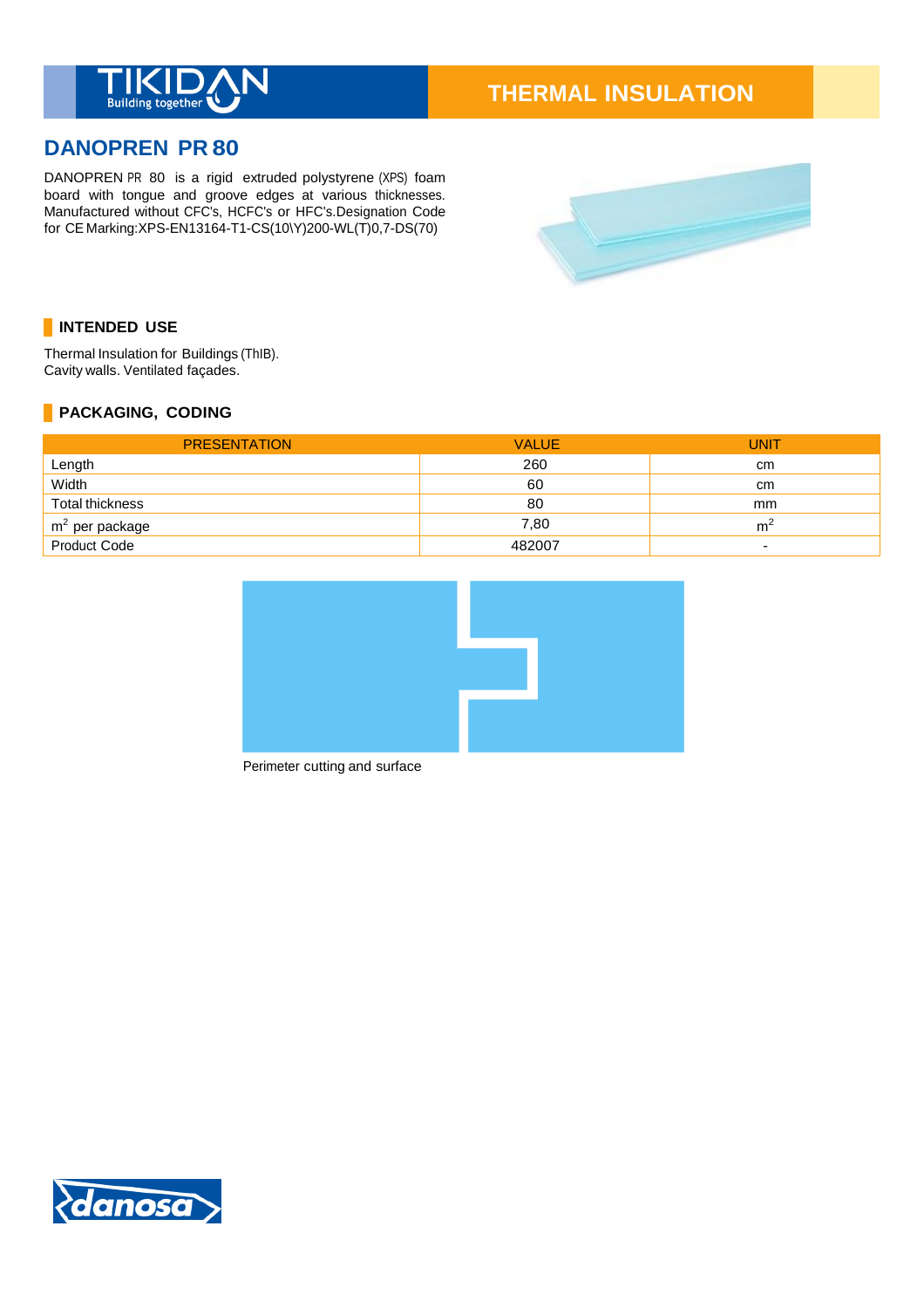

# **TECHNICAL DATA**

| <b>TECHNICAL DATA</b>                                | <b>VALUE</b>    | <b>UNIT</b>       | <b>STANDARD</b> |
|------------------------------------------------------|-----------------|-------------------|-----------------|
| <b>Thickness</b>                                     | 80              | mm                | EN 823          |
| Thickness tolerance                                  | $-2/+3$         | mm                | EN 823          |
| Length                                               | 260             | cm                | <b>EN 822</b>   |
| Length tolerance                                     | ±10             | mm                | EN 822          |
| Width                                                | 60              | cm                | <b>EN 822</b>   |
| <b>Width Tolerance</b>                               | $-8/ +8$        | mm                | EN 822          |
| <b>Flatness</b>                                      | 6               | mm/m              | <b>EN 825</b>   |
| Squareness                                           | 5               | mm/m              | <b>EN 824</b>   |
| <b>Thermal Resistance</b>                            | 2,20            | $m^2$ K/W         | EN 12667        |
| Compression strength <sup>(2)</sup>                  | >200            | kPa               | EN 826          |
| Long-term water absorption by total immersion        | 0.7             | Vol.%             | EN 12087        |
| Long-term water absorption by diffusion              | 3               | Vol.%             | EN 12088        |
| Water absorption by freeze-thaw cycling              |                 | Vol.%             | EN 12091        |
| Water vapour diffusion resistance factor $( )^{(4)}$ | 80              | $\blacksquare$    | EN 12086        |
| <b>Dimensional Stability</b>                         | 5               | $\frac{0}{0}$     | EN 1604         |
| Reaction to fire                                     | E               | Euroclase         | EN 13501-01     |
| Coefficient of linear thermal expansion              | 0.07            | $mm/m\cdot K$     |                 |
| Working temperature range (Celsius degrees)          | $-50/ + 75$     | $^{\circ}C$       |                 |
| Specific heat                                        | 1.450           | J/kg·K            |                 |
| Nominal density                                      | 32              | kg/m <sup>3</sup> | EN 1602         |
| Capillarity                                          | Null            |                   |                 |
| Edge treatment                                       | Tongue & Groove | ٠                 |                 |
| Surface                                              | Skinned         |                   |                 |

(2) Short-term (instant) test method; value reached at yield point or 10% deformation, whatever it comes first.

(4) For skinned products it depends on thickness: the higher the thickness, the lesser the m-value

#### **TECHNICAL SPECIFICATION DESCRIPTION**

 $m^2$  of cavity wall or ventilated façade thermal insulation, by means of DANOPREN PR extruded polystyrene (XPS) rigid foam boards of mm thickness, with a declared thermal conductivity  $D = \underline{\hspace{1cm}} W/m$  K; declared thermal resistance RD =  $\underline{\hspace{1cm}} m^2$  K/W; Euroclass E fire reaction classification, according to EN 13501-1 and designation code XPS-EN13164-T1-CS (10\Y) 200-WL (T) 0,7-DS (70), according to EN 13164 harmonized technical specifications.

#### **STANDARDS & CERTIFICATION**

Main regulatory/standardization references- EPBD Recast 2010/31/EU. Energy Performance of Buildings- Construction Products Regulation (UE) 305/2011 laying down the harmonised conditions for the marketing of construction products.- EN 13164. Thermal insulation products for buildings – Factory made extruded polystyrene foam (XPS) products – Specification- UK: Building Regulations 2010 (SI 2010/2214) amended in 2012 and 2013. Approved Documents (2013) - L1A, L1B, L2A, L2B. Standard Assessment Procedure - SAP 2012CE markingConformity according to EN 13164 for all DANOSA factory made XPS products in Europe.Voluntary quality mark certificate.French ACERMI Certificate granted to DANOPREN PR, in compliance with EN 13164 and own ACERMI rules.Spanish Marca AENOR granted to DANOPREN PR, in compliance with EN 13164.Quality managementRegistered Firm in compliance with EN ISO 9001, granted by BUREAU VERITAS to DANOSA XPS manufacturing site at Tudela (Navarra- Spain)Registered Firm in compliance with EN ISO 9001, granted by BUREAU VERITAS to DANOSA XPS manufacturing site at Leiria (Portugal)

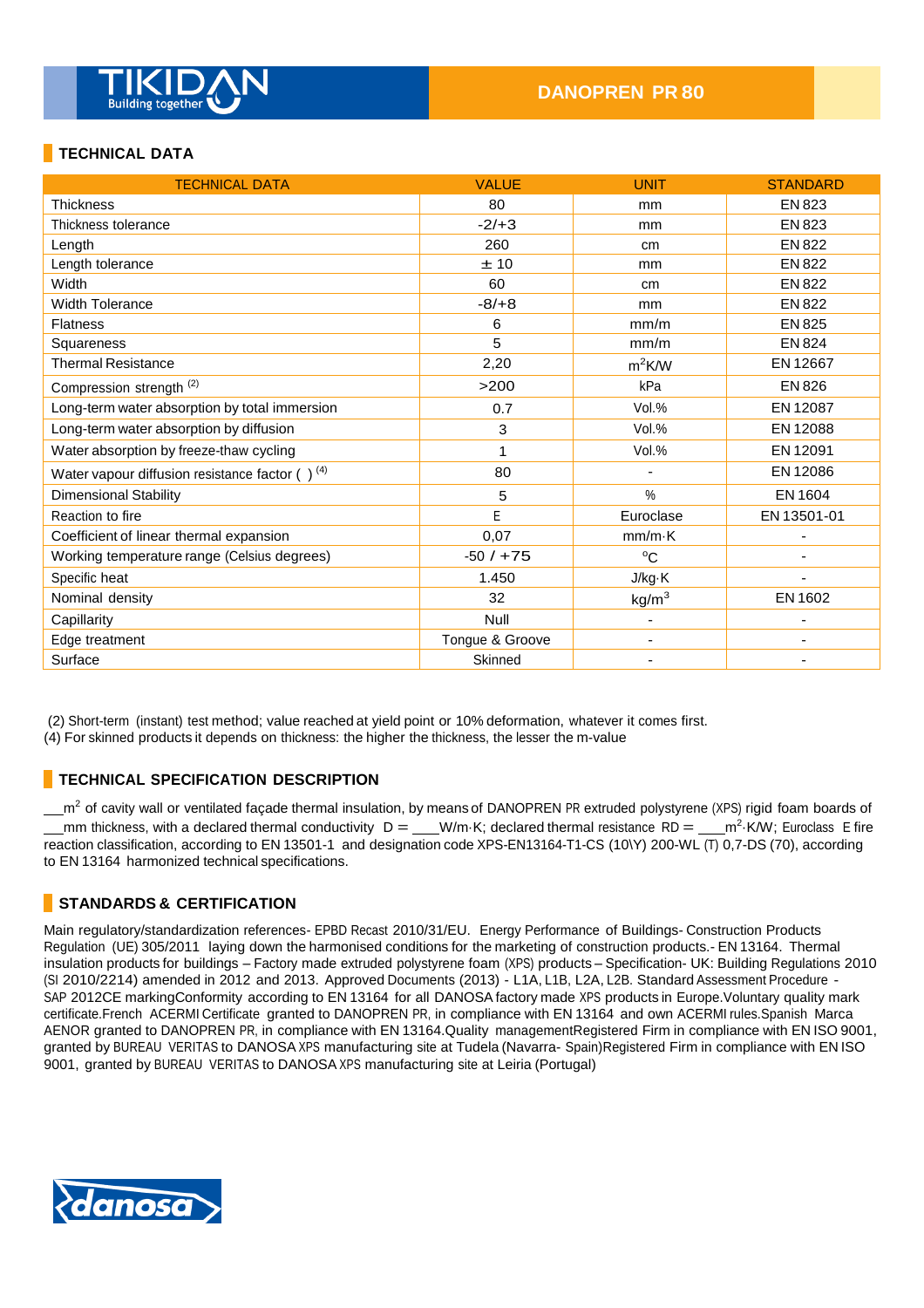

#### **ADVANTAGES AND BENEFITS**

- Easy and safe handling of the DANOPREN PR XPS boards: they are light, do not irritate the skin, do not give off dust, maintain their physical integrity. Consequence: easier storage and installation job on-site.

- Negligible long-term water absorption. Two consequences: 1. Storage and installation job can be done even under adverse weather conditions; 2. Thermal performance is not degradated by long-term water absorption.

- Long-term high compressive and mechanical strength. Two consequences: 1. The XPS boards are robust enough to withstand rough handling during transport and installation without losing their physical integrity or their performance as thermal insulation; 2. Where placed under permanent load, the thickness and, therefore, the Thermal Resistance (obviously proportional to the thickness), will be maintained at long-term.

- Thanks to its water absorption and mechanical resistance, the DANOPREN PR XPS boards, properly installed, show a durability equal to the service life of the building in which they are incorporated. Three consequences: 1. Continuous energy saving; 2. Equivalent continuous reduction of CO2 emissions, and 3. Maintenance costs (repair, replacement) null.

- Eventually, and depending on the installation system, it may be feasible to re-use the DANOPREN PR XPS boards. As a consequence, a maximum level of environmental sustainability can be obtained, closing the product life-cycle by opening a new life-cycle within the concept "from cradle to cradle".

#### **INSTALLATION**

CAVITY WALL AND VENTILATED FAÇADE

- When installing the DANOPREN PR XPS insulation boards in cavity walls, it will be checked that the cavity is free of mortar projections and debris that may interfere with placement of insulation boards

- The substrate wall should provide a smooth and uniform surface to give proper support to DANOPREN PR boards.

- Thanks to the DANOPREN PR boards high water vapour diffusion resistance factor (m), it is not necessary to install vapor barrier. The boards themselves show a performance strong enough as barrier, for the usual applications and climates, to avoid interstitial condensation. In exceptional applications, such as cold stores (temperatures down to -40 degrees Celsius), it is mandatory however to always install a proper vapor barrier, checking then its correct position (by the "warm" side of the insulation, i.e., looking out of the the cold store itself).

- If DANOPREN PR boards fixing or gluing to the substrate wall is needed, check this is properly done. In any case, the boards rigidity and strength assure they will not move or creep after being installed, causing the appearance of both thermal bridges and air leakage by convection between the "warm" and "cold" cavity sides. In the case of ventilated façades the DANOPREN PR boards can be fixed with a minimum of four mechanical fixings close to board corners and one in the center. Otherwise, they may alternatively be adhered to the substrate wall covering at least 80% of its surface with adhesive.

- The DANOPREN PR boards show a Tongue & Groove edge treatment. The joints formed must be firmly pressed to be tight. This edge treatment actually involves that joints between boards will stop entirely any air leakage by convection between the "warm" and "cold" sides of the cavity. Thus the installation can be simplified.

- In case the cavity wall is higher than the boards length, the missing area must be properly completed with board pieces in order to provide thermal continuity, thus preventing the formation of thermal bridges and air leakage by convection. In fact, DANOPREN PR boards, in order to fit most of the typical cavity heights, reach 2.60 m in length, with this length vertically oriented within the cavity. - At ventilated façades, the cladding must be fixed to the substrate wall or to an auxiliary self-supporting structure. DANOPREN PR boards must not carry the cladding weight.

- At ventilated façades the thermal bridge caused by the cladding fastenings should be taken into account for thermal calculations.

#### **INDICATIONS AND IMPORTANT RECOMMENDATIONS**

- Check that the product has arrived on-site within the original packaging, properly labeled and in perfect condition.

- Check the presence of CE marking and DoP (Declaration of Performance).
- Check, if specified in the project, the presence of a voluntary quality mark.
- Check that the thermal insulation is the one specified in the project.

- Check that the project technical specifications are followed, particularly in terms of dimensions, thickness, declared thermal conductivity, declared thermal resistance, water vapour diffusion resistance factor and fire reaction.

- Check that the installation follows what specified in the project, particularly the order of layers in the roof and the correct position of the thermal insulation layer with respect to the rest.

- Check the continuity of the thermal insulation layer, avoiding the presence of thermal bridges, particularly where close to every detailing. Examples: windows lintels, jambs and sills; perforations; roof parapets; floors; pillars.